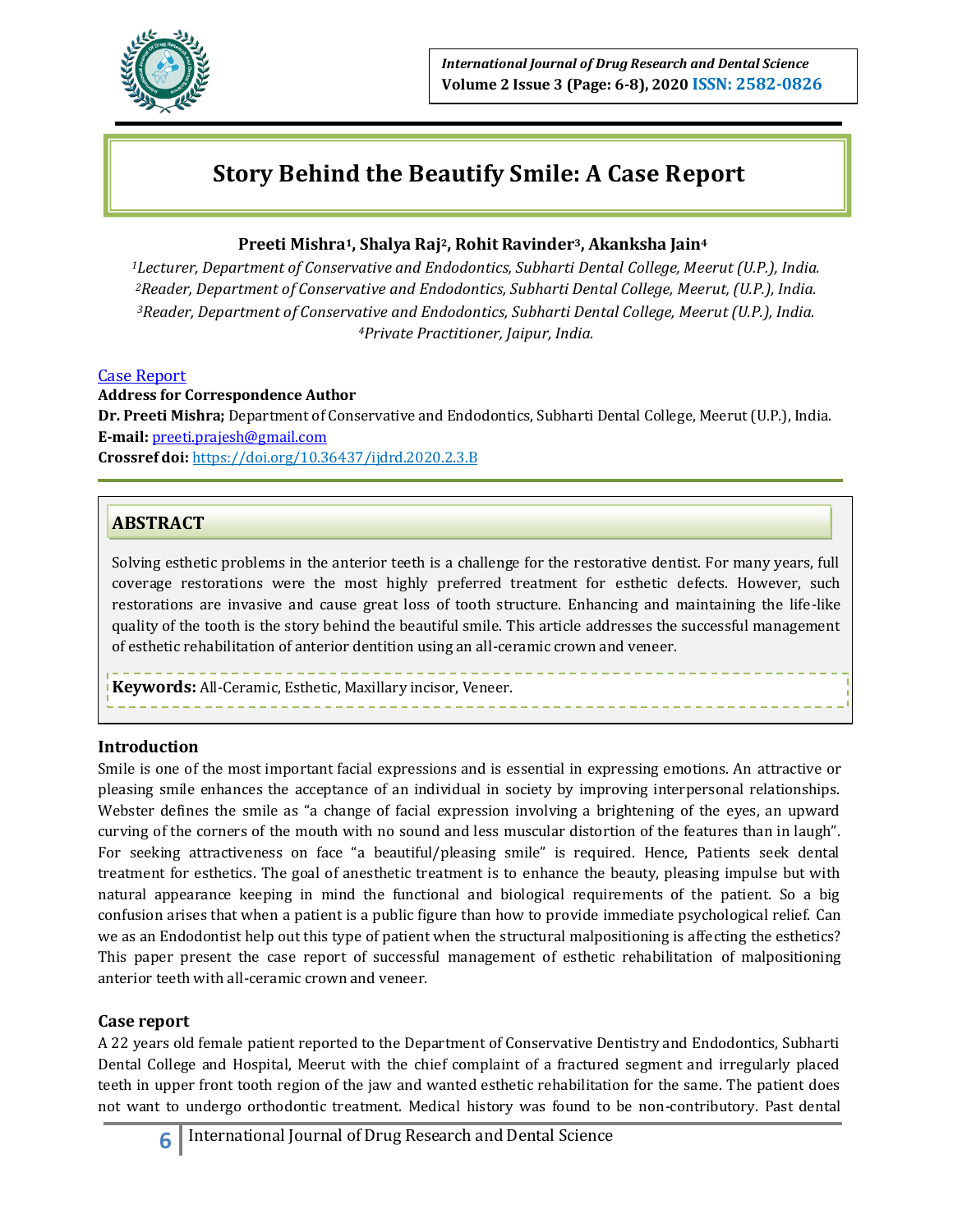

history revealed that the patient had undergone root canal treatment irt 11 three months ago. Clinical examination revealed Ellis class 3 fracture in proclined right maxillary central incisor while left maxillary central incisor was retroclined (Figure a,b). Pulp vitality testing demonstrated no response in 11 whereas 21 demonstrated positive response. The diagnostic IOPA radiograph of 11,21 suggested root canal treatment in 11 with no sign of apical periodontitis. Occlusal examination revealed normal Class I occlusion with functional canine and incisal guidance. No signs of parafunction habits were observed. Based on the above clinical and radiographic findings, a diagnosis of RCT treated 11 with ELLIS class III fracture and retroclined vital 21 was made. Hence, a treatment plan of the full-coverage ceramic crown in 11 and ceramic veneer in 21 was decided.

The shade selection was shared with the ceramist, using photographs and spectrometer (VITA Easyshade). The tooth was prepared for all-ceramic crown and veneer and impression with polyvinyl siloxane impression material (Coltene Whaledent, Altstatten, Switzerland) was taken (Figure c). Leucite glass-ceramic crown and veneer (IPS Empress, Ivoclar Vivadent, USA) was processed in the laboratory (Figure d). Preparation of the crown and veneer were performed with 5% Hydrofluoric acid (ceramics etch, VITA, Zahnfabrik, Bad Sackingen, Germany) for 60 seconds, rinsed and air-dried then a silane agent (Monobond S, Ivoclar Vivadent, Schaan, Liechtenstein) was applied, left undisturbed for 60 sec and then air dired. After that crown and veneer were cemented with a self-adhesive cement (RelyX Unicem, 3M ESPE, Seefeld, Germany). The crown was seated applying slight pressure and cement was allowed to self-cured for 3 minutes and then the excess was removed with the help of sickle scaler. Photopolymerization was performed with a light-curing device(Demetron Demi LED, Kerr Corporation, CA, USA) for 60 secs from occlusal, lingual, buccal, mesial, and distal surfaces. After polymerization, the margins were polished using flexible aluminium oxide discs of different grain sizes (Sof-Lex, 3M ESPE). (Figure e,f)



c. Tooth preparation irt 11,21 d. Laboratory fabricated all ceramic crown and veneer

#### e,f. Post operative crown cementation

# **Discussion**

As people retain their teeth for much longer than in the past, the need for aesthetically acceptable restorations is continuing to increase.<sup>1</sup> Dentists have searched for the ideal restorative material for many years.

Ceramic materials now have a firmly established role in many aspects of clinical dentistry. Dental ceramics are known for their natural appearance and their durable chemical and optical properties. However, dentists have remained suspicious of the structural longevity, potential abrasivity, and fit of ceramic restorations. Recent